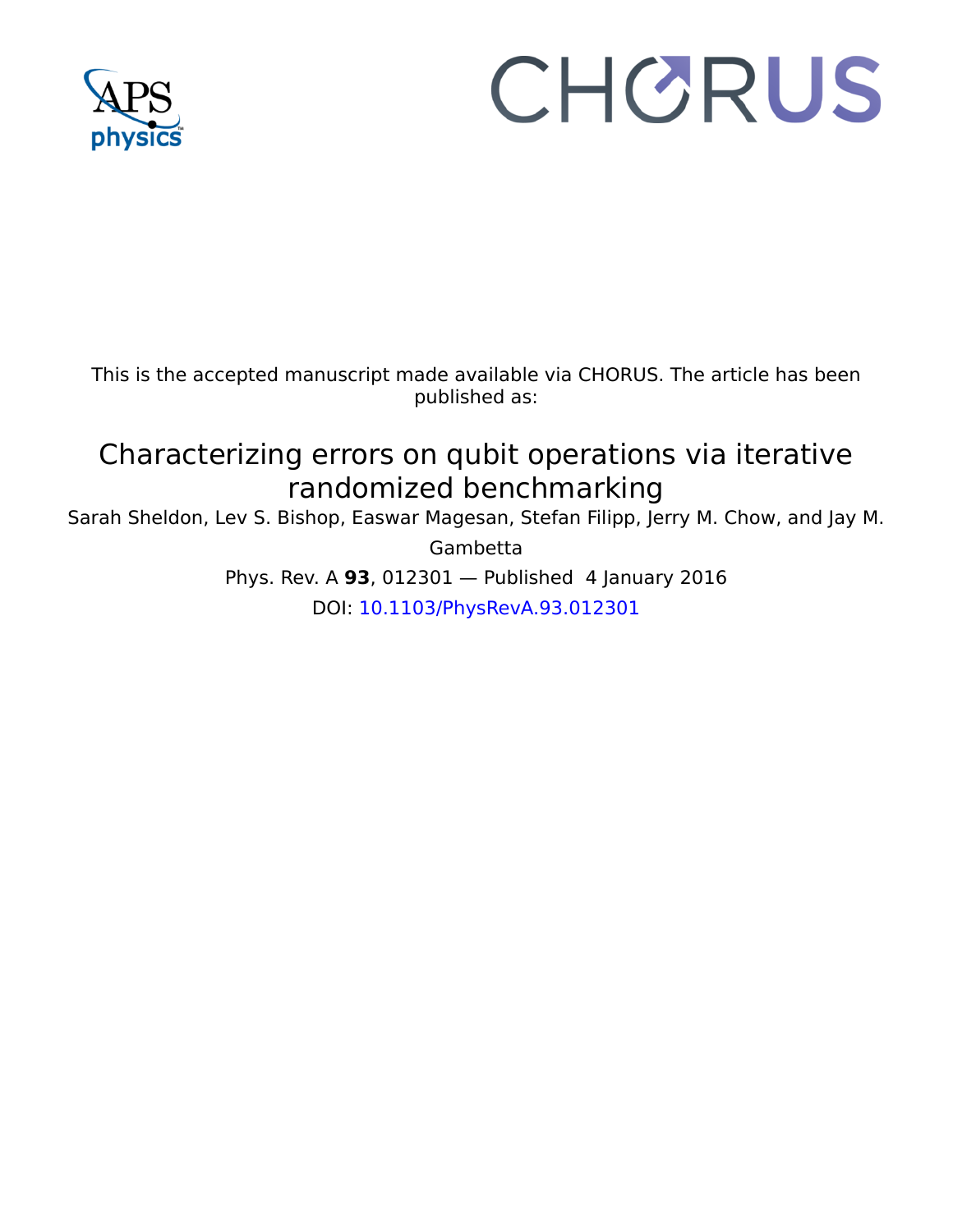## Characterizing errors on qubit operations via iterative randomized benchmarking

Sarah Sheldon, Lev S. Bishop, Easwar Magesan, Stefan Filipp, Jerry M. Chow, and Jay M. Gambetta

IBM T.J. Watson Research Center, Yorktown Heights, NY 10598, USA

With improved gate calibrations reducing unitary errors, we achieve a benchmarked single-qubit gate fidelity of 0.9995±0.0002 with superconducting qubits in a circuit quantum electrodynamics system. We present a method for distinguishing between unitary and non-unitary errors in quantum gates by interleaving repetitions of a target gate within a randomized benchmarking sequence. The benchmarking fidelity decays quadratically with the number of interleaved gates for unitary errors but linearly for non-unitary, allowing us to separate systematic coherent errors from decoherent effects. With this protocol we show that the fidelity of the gates is not limited by unitary errors.

Accurate characterization of control gates is an essential task for developing any quantum computing device. Quantum process tomography (QPT) [1–3] has been the standard method for characterizing quantum gates because, ideally, it produces a full reconstruction of the quantum process. In practice however, QPT suffers from many drawbacks, the most inimical being its exponential scaling in the number of quantum bits (qubits) comprising the system and that it is limited by state preparation and measurement (SPAM) errors. Various methods such as randomized benchmarking (RB) [4–7] and gate set tomography (GST) [8, 9] have recently been developed to help overcome these limitations. RB is both insensitive to SPAM errors and efficient [10]. However, it only extracts a single piece of information, the average gate fidelity. GST on the other hand helps to overcome limitations from SPAM errors by reconstructing an entire library of gates in a self-consistent manner. The price paid for this self-consistent reconstruction is an even worse scaling than QPT.

As control calibration techniques continue to improve and quantum gates approach the fidelity required for fault tolerant quantum computation, it becomes both important and difficult to verify the presence of increasingly small errors. Error verification constitutes a critical first step in a debugging routine since different physical mechanisms can lead to different error types. QPT and GST are often poor choices for error verification since they are time consuming and contain so much information that backing out the presence of specific error types on small scales can be a challenge in itself. In addition, SPAM errors in QPT set a lower limit on the detectable error strengths [8]. At the other end of the spectrum, while standard RB is efficient, the information it contains about the gate is typically not enough to perform any sort of useful error verification. An extension of standard RB, interleaved randomized benchmarking, consists of interleaving a target gate in a benchmarking sequence and provides bounds on the error for the gate of interest [11, 12]. Interleaved benchmarking can identify gates that are poorly calibrated, but does not reveal if the errors are due to decoherence, over-/under-rotations, or off-resonance effects amongst other error types. Thus, fast and reliable routines that determine the presence of specific error types are required. Others have proposed to use RB for measuring the unital part of a quantum map [13], correlated errors on a multi-qubit space [14], metrology of phase noise [15], and recently Ref. [16] has proposed an alternative method for measuring unitary errors.

In this paper we propose and experimentally implement a protocol, largely based on the ideas of RB, that verifies the presence of unitary versus non-unitary errors. More specifically, this method distinguishes unitary errors that are additive, such as over-rotation errors, but would not detect other types of unitary errors. Axes errors, for example, would be undetectable unless converted into an angle error through a combination of gates, as we demonstrate experimentally here. Such additive errors do include many types of calibration errors that would be present in a physical system, so any method capable of detecting such errors has a practical utility in experimental settings.

A major source of unitary errors in transmon qubits originates from the presence of higher levels, which can be removed by the derivative removal via adiabatic gate (DRAG) protocol [17]. To quantify this error source, we compare experimental randomized benchmarking fidelities for several gate times with two simulations, one assuming a DRAG-corrected pulse shape and the other without DRAG (Fig. 1).

The measurements described here are performed on a two-qubit sample consisting of two transmon qubits coupled by a coplanar waveguide resonator, with independent readout resonators for each qubit. The qubit of interest has a transition frequency of 5.0154 GHz and anharmonicity of  $\delta/2\pi$  = -323 MHz.  $T_1$  and  $T_2$  are  $45 \pm 6$  µs and  $53 \pm 10$  µs, respectively. These characteristic times are the mean values from 500 measurements taken over 14 hours, and the error bars are the standard deviation of this data; each independent experiment is well fit by an exponential decay. The pulses used in the RB sequence are truncated Gaussian pulses having total length equal to four times the standard deviation of the Gaussian and with the DRAG correction applied to the quadrature component.

The weak anharmonicity,  $\delta$ , of the transmon limits the gate fidelity as  $1/\delta$ , which can be seen for short gate times in Fig. 1. The experimental data falls below the non-DRAG curve (brown dotted line in Fig. 1), showing that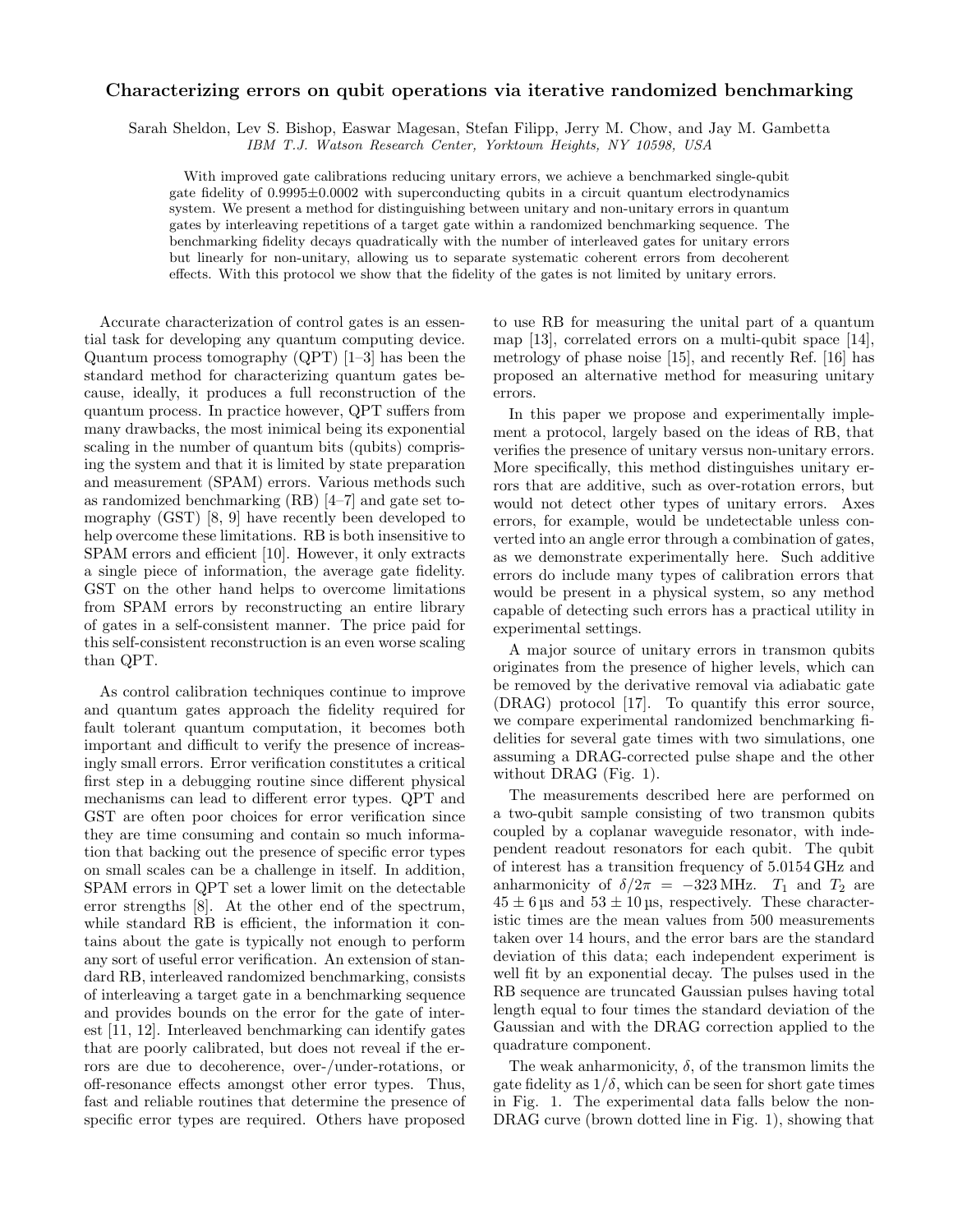

FIG. 1. (color online)(a) Randomized benchmarking fidelity as a function of gate length. Simulated fidelity with a DRAG correction in solid blue and without in dotted brown. Experimental data (points), with the highest fidelity of  $0.9995 \pm$ 0.0002 occuring at 16.7 ns. Dashed black line: simulated fidelity when all gates are overrotated by  $\pi/64$  (which would be detectable by IRB). Green dot-dashed line: simulated fidelity with gate-dependent dephasing proportional to the drive amplitude  $\gamma_{\phi} = k\Omega$ . (b) The iterative benchmarking sequence with target gate  $C$  repeated  $n$  times between random Clifford gates,  $C_i$ . The case  $n = 0$  corresponds to a regular randomized benchmarking sequence as used for the data in (a).

we have partially removed unitary errors due to presence of higher levels in the transmon. At the gate length  $t_q =$ 16.7 ns, the error rate corresponds to an average fidelity per gate of  $0.9995 \pm 0.0002$  but is not yet limited by  $T_1$ and  $T_2$  with the DRAG correction (blue solid line). With the current of control, we can calibrate pulses to within a factor of four of the limit set by  $T_1$  and  $T_2$ , but it is clear that there are still errors remaining in the system. (The remaining simulations in Fig. 1 will be described later in this text).

For longer pulses the fidelity is limited by the finite coherence time of the qubit. The tradeoff between decoherence and unitary errors shown in Fig. 1 is generic across quantum computing hardware. For optimal fidelity, any quantum processor will be operating with fidelity at least partially limited by unitary errors: if this were not the case, then the fidelity could surely be improved by shortening the gate time.

We achieve high-fidelity gates through a set of microwave pulse calibrations, which we describe here before demonstrating our method for detecting errors that remain after calibration. We use single sideband (SSB)

modulation of our control pulses and adjust the inphase/quadrature (IQ) mixers (MITEQ IRM0408LC2Q) for the chosen intermodulation frequency (IF) to ensure only the correct sideband is produced with minimal leakage at the carrier frequency. We then calibrate the inphase control pulse amplitude and the amplitude of the quadrature component for the DRAG correction. The pulse amplitudes for a  $\pi$ -pulse  $(X_{\pi})$  and a  $\pi/2$ -pulse  $(X_{\pi/2})$  about the x-axis are tuned up by repeating the pulses in the sequence  $X_{\pi/2} - (X_{\{\pi,\pi/2\}})^{2n}$  in order to amplify the errors. The evolution of the qubit's Bloch vector during the first three points of this sequence is depicted in Fig. 2(a).

We correct for over- or under-rotations by fitting to the measured population of the qubit ground state,  $P(|0\rangle)$ [see Fig. 2(b)]. Under the assumption that the error is only an over- or under-rotation, it is simple to derive a fitting formula for the amplitude calibration sequences. The fit function for the  $X_{\pi/2}$  pulse in this sequence is

$$
P(|0\rangle) = a + \left(\frac{1}{2}(-1)^n \cos(\pi/2 + 2n\epsilon)\right), \qquad (1)
$$

where  $\alpha$  is left as a fit parameter and goes to  $1/2$  for perfect  $X_{\pi/2}$  pulses. For  $X_{\pi}$  the fit function is

$$
P(|0\rangle) = a + \left(\frac{1}{2}\cos(\pi/2 + 2n\epsilon)\right). \tag{2}
$$

The angle error,  $\epsilon$ , found by this fit corresponds to a gate error  $r \approx \epsilon^2/6$ . After fitting the error, we update the pulse amplitude accordingly.

Lastly, we determine the DRAG correction by applying the sequence  $(X_{\pi/2}-X_{-\pi/2})$  while varying the amplitude of the derivative pulse on the quadrature channel [Fig.  $2(c)$ . The error due to DRAG calibration depends on square of the Rabi rate,  $\Omega^2$ , and is independent of the sign of the Rabi drive. The DRAG error therefore adds during this calibration sequence, so the final state of the qubit traces a cosine as a function of the derivative amplitude. We select the amplitude that returns the qubit in the ground state,  $|0\rangle$ .

To further characterize the control gates, we have developed an extension to interleaved randomized benchmarking. We repeat a target Clifford  $n$  times between the random Clifford gates and measure the fidelity as a function of  $n$  repetitions [Fig. 2(b)]. A typical benchmarking sequence consists of a set of random Clifford gates that together compose to an identity operation [6]. Under realistic assumptions on the noise, the fidelity between the implementation of this sequence with the identity operation decays exponentially as a function of the number of Clifford gates [10]. When the fidelity decay is averaged over many realizations of the random sequence, the decay constant serves as the single metric for the average noise in the system. If the gate errors are non-unitary, then the fidelity will only depend on the total length of the interleaved segment, and the resulting error per segment will thus be linear with  $n$ . If there are unitary errors of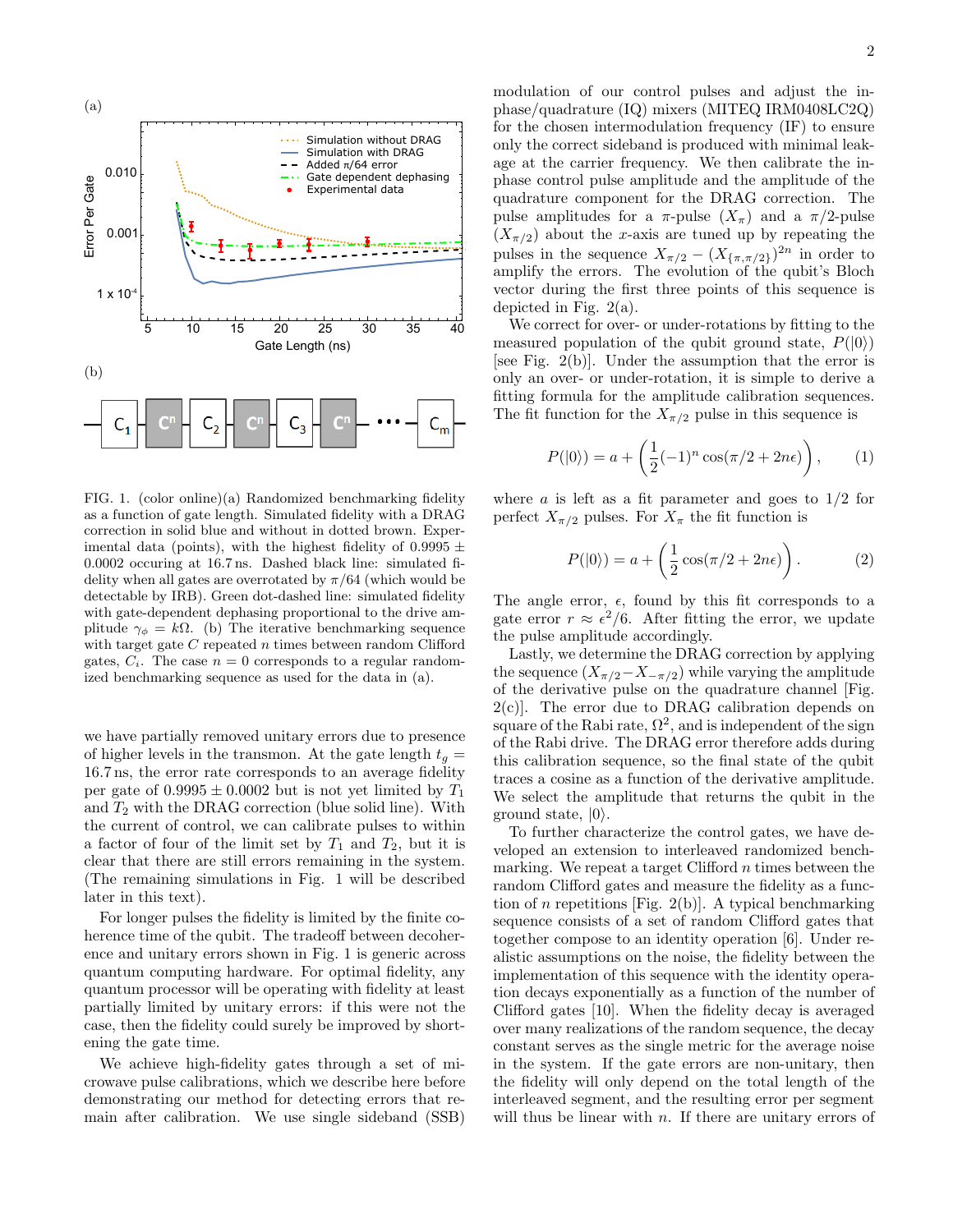

FIG. 2. (color online) Calibrations of the control pulses: (a) Bloch sphere depiction of the qubit for the first three points of the error amplification sequence given in Eq. 1. (b) The amplitude calibration for a  $X_{\pi/2}$  pulse. The initial guess for the pulse amplitude has some error, which the sequence amplifies so the deviation from  $1/2$  grows with n, the number of repeated pulses. (c) The calibration of the DRAG parameter performs the  $X_{\pi/2}-X_{-\pi/2}$  sequence while varying  $\lambda$ , the amplitude of the derivative pulse on the quadrature channel. The correct derivative amplitude corresponds to the point where the qubit returns to the ground state.

an over-/under-rotation type, they will add coherently with  $n$ , and the fidelity decay will be quadratic to leading order. To see this, suppose we have a single qubit unitary error of the form

$$
U = \exp(-i\frac{\epsilon}{2}\hat{r}\cdot\vec{\sigma}),\tag{3}
$$

where  $\epsilon$ ,  $\hat{r}$ , and  $\vec{\sigma}$  are the error angle, axis of rotation, and vector of Pauli operators respectively. Assuming  $\epsilon \ll 1$ we can write  $U^n$  to second order in  $\epsilon$  as

$$
U^{n} = 1 - in\frac{\epsilon}{2}\hat{r}\vec{\sigma} - (n(2n - 1))\frac{\epsilon^{2}}{4}(\hat{r}\cdot\vec{\sigma})^{2} + O(\epsilon^{2}) \quad (4)
$$

The average fidelity  $F$  of the error gate compared to the identity is given by  $F = \left( |\text{tr}(U^n)|^2 + 2 \right) / 2$  and writing F in terms of the benchmarking parameter  $\alpha = 2F - 1$ gives [6]

$$
\alpha = 1 - \frac{n(2n - 1)\epsilon^2}{3} \tag{5}
$$

which shows the quadratic dependence in  $n$ . We find using a Kraus operator representation of  $T_1$  and  $T_2$  processes that errors due to decoherence do decay linearly in n to first order. The extracted  $\alpha$  approximated to second order in all errors is

$$
\alpha = 1 + 2n \left( -\frac{\epsilon_1}{3} - \frac{\epsilon^2}{6} - \frac{2\epsilon_2}{3} - \frac{2\epsilon_2^2}{3} \right) + 2n^2 \left( \frac{\epsilon_1^2}{8} + \frac{\epsilon_1 \epsilon_2}{3} + \frac{2\epsilon_2^2}{3} - \frac{\epsilon^2}{6} \right) \tag{6}
$$

where  $\epsilon_i = 1 - \exp(t_g/T_i)$  corresponds to a  $T_1$  or  $T_2$ error during a gate of length  $t<sub>g</sub>$ , and  $\epsilon$  is an over-rotation error. The  $\epsilon_i^2$  terms are negligible for typical gate and coherence times, on the order of  $10^{-8}$  compared to  $10^{-4}$ for an over-rotation of  $\pi/128$ .

The calibrated pulses are used for iterative randomized benchmarking (IRB), in which we interleave each target sequence zero to 30 times within random sequences of up to 365 Clifford gates [as depicted in Fig. 1(b)]. We average over 35 instances of each sequence and fit the decay to  $A_n \alpha_n^i + B_n$ , where *i* is the number of Clifford gates, and  $n$  is the number of interleaved gates. Error bars are given by the 95% confidence interval of this fit.

We performed this protocol with a 16.7 ns gate time [the time producing the minimum error per gate, Fig. 1(a)] and interleave the targets I,  $X_{\pi}$ , and  $X_{\pi/2}$ . For these three gates, the increase in the error per gate,  $r = (1 - \alpha)(1 - 1/d)$ , versus the number of interleaved gates is linear  $[Fig. 3(a)].$  This is consistent with the RB data that suggests the unitary errors at this gate time are small.

We then intentionally add over-rotation errors to the  $X_\pi$  gate to determine a bound on the sensitivity of this procedure to amplitude errors. We repeat the IRB procedure with the  $X_{\pi/2}$  pulse replaced with  $X_{\pi/2+\epsilon}$ , where  $\epsilon = {\pi/64, \pi/128, \pi/256}$ . The  $\pi/64$  and  $\pi/128$  overrotations lead to fidelities that fall off quadratically and are clearly distinguishable from gates approaching the coherence limit. The  $\pi/256$  appears to have similar errors to the calibrated gates, giving a bound on the sensitivity to over-rotation errors. Note that with infinite  $T_1$  we could increase the sensitivity of this scheme by repeating a larger number of interleaved gates.

In order to quantify the amount of unitary versus nonunitary errors in the IRB data, we fit the data to both quadratic and linear models. Using the Akaike information criterion (AIC), we determine which model most accurately describes the data [18, 19]. The AIC is a useful tool for model selection and has been applied to quantum information previously [20].

For  $n$  data points and  $k$  fitting parameters, the AIC is given by

$$
C = n \ln\left(\frac{R}{n}\right) + 2k + \frac{2k(k+1)}{n-k-1},
$$
 (7)

where  $R$  is the residual sum of squares for the fit. The final term in this expression is a correction under the condition that  $n < 40k$ . This correction increases the penalty for overfitting when the sample size is small. We compute the C for three models: linear, quadratic with no linear component, and combined linear and quadratic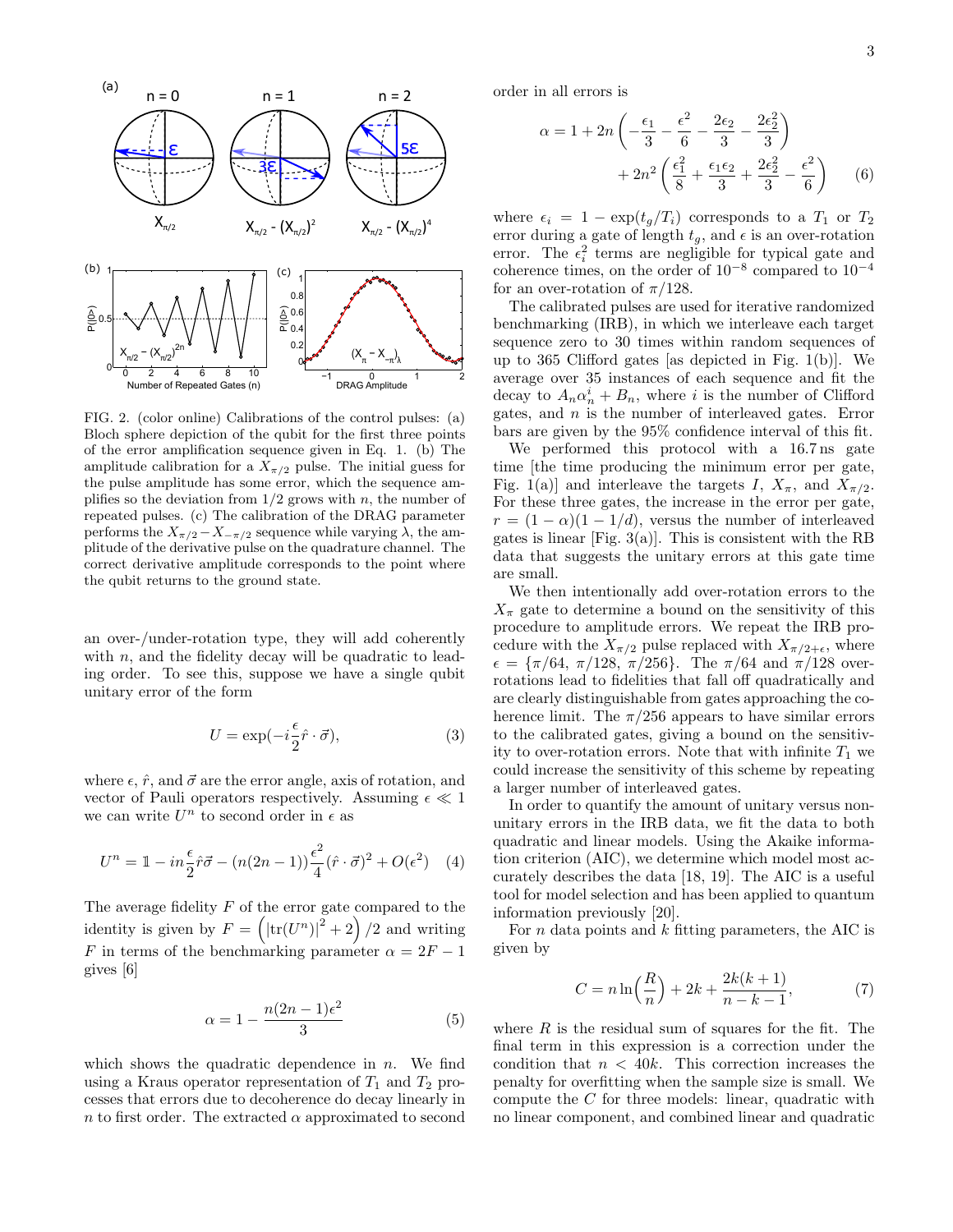

FIG. 3. (Color online) Iterative benchmarking data for (a) a 16.7 ns gate and (b) a 10.0 ns gate. The interleaved gates are the identity (blue squares),  $X_{\pi/2}$  (red circles),  $Y_{\pi/2}$  (magenta diamonds), and  $X_{\pi/2}Y_{\pi/2}$  (black stars). The product of r, the error per gate, for  $X_{\pi/2}$  and  $Y_{\pi/2}$  is shown (dashed black stars) for comparison to the  $X_{\pi/2}Y_{\pi/2}$  gate. Also in (a) are interleaved over-rotations on an  $X_{\pi/2}$  by  $\pi/256$  (dotted aqua triangles),  $\pi/128$  (dashed green triangles), and  $\pi/64$  (dotdashed orange triangles). The error bars here are the 95% confidence interval of the fit to the IRB data averaged over 35 instances.

(see Table I). The relative probability that the ith model is correct is

$$
P_i = \exp\left[\frac{1}{2}(C_{\min} - C_i)\right],\tag{8}
$$

with  $C_{\text{min}}$  the smallest AIC value for the set of models. The model with the best fit to the data will have  $P_i = 1$ . We calculate the relative probabilities for the three models for iterative randomized benchmarking data with  $X_{\pi/2}$  pulses with no over-rotation,  $\pi/128$  and  $\pi/256$ over-rotations. As detailed in Table I, the calibrated gate with no added error is best fit by a linear model, as ex-

| Fit Function    |                        | $\pi/256$                                 | $\pi/128$ |
|-----------------|------------------------|-------------------------------------------|-----------|
| $bx+c$          |                        | $1.3 \times 10^{-3}$ $2.2 \times 10^{-3}$ |           |
| $ax^2+b$        | $ 2.0 \times 10^{-7} $ | 0.18                                      |           |
| $ax^2 + bx + c$ | 0.29                   |                                           | 0.16      |

TABLE I. AIC values for gates with no over-rotation,  $\pi/256$  over-rotation, and  $\pi/128$  over-rotation for linear and quadratic model functions.

|                | Error Fit Function                                                                                      | $\overline{a}$       |                                            |                                           |
|----------------|---------------------------------------------------------------------------------------------------------|----------------------|--------------------------------------------|-------------------------------------------|
| $\overline{0}$ | $bx+c$                                                                                                  |                      |                                            | $4.4 \times 10^{-4}$ $1.1 \times 10^{-3}$ |
| $\Omega$       | $ax^2+c$                                                                                                | $1.8 \times 10^{-5}$ | $1.1 \times 10^{-3}$                       |                                           |
| $\Omega$       | $ax^{2} + bx + c \big  0.8 \times 10^{-5}$ $2.4 \times 10^{-4}$ $1.1 \times 10^{-3}$                    |                      |                                            |                                           |
| $\pi/128$      | $bx+c$                                                                                                  |                      |                                            | $1.6 \times 10^{-3}$ $1.1 \times 10^{-3}$ |
|                | $\pi/128$ $ax^2+c$                                                                                      |                      | $1.1 \times 10^{-4}$ $1.1 \times 10^{-3}$  |                                           |
|                | $\pi/128  ax^2 + bx + c  1.0 \times 10^{-4} 1.6 \times 10^{-4} 1.1 \times 10^{-3}$                      |                      |                                            |                                           |
|                | $\pi/256$ $bx + c$                                                                                      |                      |                                            | $1.0 \times 10^{-3}$ $1.1 \times 10^{-3}$ |
|                | $\pi/256$ $ax^2+c$                                                                                      |                      | $ 6.0 \times 10^{-5}$ $1.1 \times 10^{-3}$ |                                           |
|                | $\pi/256\,\big \,a x^2 + b x + c\,\big \,4.2\times 10^{-5}\,$ $3.7\times 10^{-4}\,$ $1.1\times 10^{-3}$ |                      |                                            |                                           |

TABLE II. Fit parameters for  $X_{\pi/2}$  gates with zero error,  $\pi/128$  and  $\pi/256$  over-rotation error using the three models compared using the Akaike information criterion in Table I.

pected when there is little unitary error present. The gate with  $\pi/256$  over-rotation is fit best by the combined model. The preferred model according to the AIC for the gate with  $\pi/128$  error is the quadratic model, but this is in part due to the penalty placed on adding extra parameters to the fit function. The fit parameters found for each model are given in Table II.

From this analysis it follows that a  $\pi/128$  over-rotation is detectable with this method and that consequently coherent rotation errors must be smaller than this value. We therefore simulate RB in the presence of a systematic  $\pi/64$  over-rotation (easily detectable by IRB were it present), demonstrating that this is not sufficient to explain the deviation of the experiment from the simulated RB [dashed black in Fig.  $1(a)$ ]. We conclude that there is an additional source of decoherence that is present under the continuous-driving conditions of an RB experiment. One possible form for such non-unitary error, would be a dephasing proportional to the Rabi rate of the drive, as would result from amplitude fluctuations in the local oscillator, an amplifier, or other microwave electronics along the control line. Simulated RB in presence of such noise (green dot-dashed) shows reasonable agreement with the experimental data. Drive noise with a  $1/f$  dependence has been measured in flux qubits [21], and such low freqeuncy noise has been studied in the context of randomized benchmarking [22, 23]. As the IRB results for  $X_{\pi/2}$  and  $Y_{\pi/2}$  decay at a similar rate to the identity, however, we suspect that the deviation from the coherence limit is actually due to pulse reflections that add incoherently during the randomized sequence of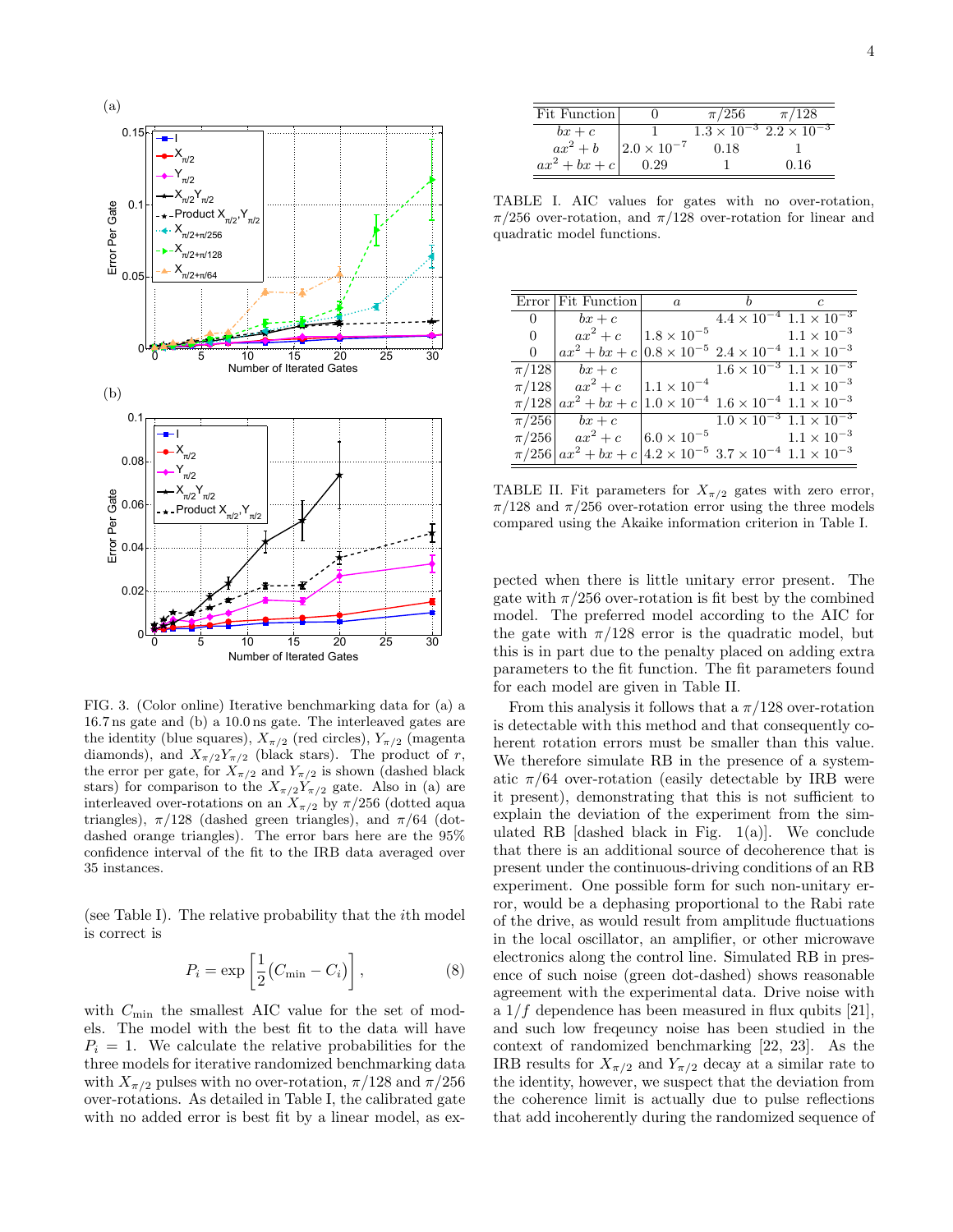gates in standard RB. The calibration for  $\pi/2$  compensates for this type of error by repeating the pulse many times, and thus IRB shows no unitary error.

We notice that there is still a deviation from the best fit at the shortest gate time in Fig.  $1(a)$ . To understand the origin of this larger error rate we calibrate gates of length 10 ns and apply IRB. For interleaved I,  $X_{\pi/2}$ , and  $Y_{\pi/2}$  the iterative benchmarking data appears to decay linearly [Fig. 3(b)]. First, we notice that the error of a  $Y_{\pi/2}$  gate is larger than the  $X_{\pi/2}$  gate error. We attribute this to our calibration procedure, in which the amplitude of the  $Y_{\pi/2}$  is assumed to be equal to the  $X_{\pi/2}$ pulse amplitude, but sampling errors in the pulse generation are not taken into account. Second, when the interleaved sequence is  $X_{\pi/2}Y_{\pi/2}$  (black stars) a larger decay is observed. This cannot be accounted for by multiplying (dashed black stars) the individual errors per gate, r, for the  $X_{\pi/2}$  (red circles) and  $Y_{\pi/2}$  (magenta diamonds) implying an additional error on the  $X_{\pi/2}Y_{\pi/2}$ gate. (Note that, in contrast, no additional error for the  $X_{\pi/2}Y_{\pi/2}$  sequence is observed for the 16.67 ns gate, for which the product of  $X_{\pi/2}$  and  $Y_{\pi/2}$  matches the error for  $X_{\pi/2}Y_{\pi/2}$ .) The  $X_{\pi/2}Y_{\pi/2}$  is not directly calibrated, and the presence of unitary errors here indicates a phase error, despite the fact that SSB modulation ensures the orthogonality of X and Y pulses by imposing a  $\pi/2$  phase shift on the IF signal.

After identifying the phase error, we have developed an error amplification sequence similar to those of Fig. 2 in order to quantify an X-Y axes error. The sequence is a repetition of  $X_{\pi}Y_{\pi}$  within a Ramsey experiment:

$$
X_{\pi/2} - (X_{\pi} - Y_{\pi})^n - Y_{-\pi/2}.
$$

The fit function for the error case when X and Y are not orthogonal is the same function as for a  $\pi/2$  amplitude error given in Eq. 1. The gate error measured by this sequence is  $2\epsilon^2/3$ .

We measure this error as a function of the buffer time between pulses for three different pulse lengths, as shown in Fig. 4. The IRB data was taken with a 3.33 ns buffer indicated by the vertical line [with pulse length of 13.33 ns for the data in Fig.  $3(a)$  and 6.67ns for Fig.  $3(b)$ . The gate error is  $2 \times 10^{-5}$  for the pulse length corresponding to the 16.67 ns gate, and  $3 \times 10^{-3}$  for the 10 ns gate. This is consistent with the IRB data that demonstrates an axis error is present for the 6.67 ns pulse (red squares in Fig. 4) but is not detected for 13.33 ns (violet triangles). The gate error decreases as the buffer time is increased until it levels off by around 15 ns, at which point the resolution of the fit is not better than  $1 \times 10^{-5}$ . Because the error decreases with longer buffer time, it is likely due to distortions that cause successive pulses to overlap when the time between them is insufficient. Note that this effect is not typically considered in RB, in which it is assumed a pulse knows no history of previous pulses in the sequence. This pulse distortion may be alleviated by further pulse shaping (as shown in [24] with pulse distortions on flux qubits) and will be the subject of future



FIG. 4. (Color online) The gate error measured as a fit to the error amplification sequence  $X_{\pi/2} - (X_{\pi} - Y_{\pi})^n - Y_{\pi/2}$ . The gate error is plotted versus buffer length for three pulse lengths: 6.67 ns in red squares, 13.33 ns in blue circles, and 20 ns in violet triangles. The buffer length used for the data taken in Fig. 3 was the shortest one shown here, 3.33 ns (indicated by the solid vertical line).

investigations.

We have introduced a variation of randomized benchmarking, useful for distinguishing non-unitary from unitary errors, and have validated this method on a superconducting qubit experiment. IRB will work for most physical unitaries without knowledge of the type of error present. Unitary errors that do not add coherently will not be detected, but many such unitaries, such as axes errors, may be rotated within the IRB protocol to errors that are amplified. Once a unitary error is discovered, one can develop a calibration sequence to reduce the error. The calibration sequences will generally be more experimentally efficient than running the IRB protocol for every gate, but these sequences must be developed independently for each type of error. In contrast, IRB provides a brute force method for identifying small errors without prior knowledge of the type of error. In this work we have demonstrated IRB on single qubit gates, but this brute force approach may be useful when extended to multi-qubit systems. Multi-qubit gates could be interleaved in the same way without requiring any additional post-processing, measurements of correlations, or even single-shot readout as is the case for alternative characterization tools such as gate set tomography.

By pushing gate lengths down and paying careful attention to calibrating the resulting unitary errors, we have achieved a benchmarked single-qubit gate fidelity of 99.95%. The error rate corresponding to this fidelity still deviates from the expected coherence by about a factor of four, but our iterative randomized benchmarking data indicates that we are not limited by unitary errors that add coherently. We now seek to identify sources of non-unitary errors (beyond  $T_1$  and  $T_2$ ) that must be